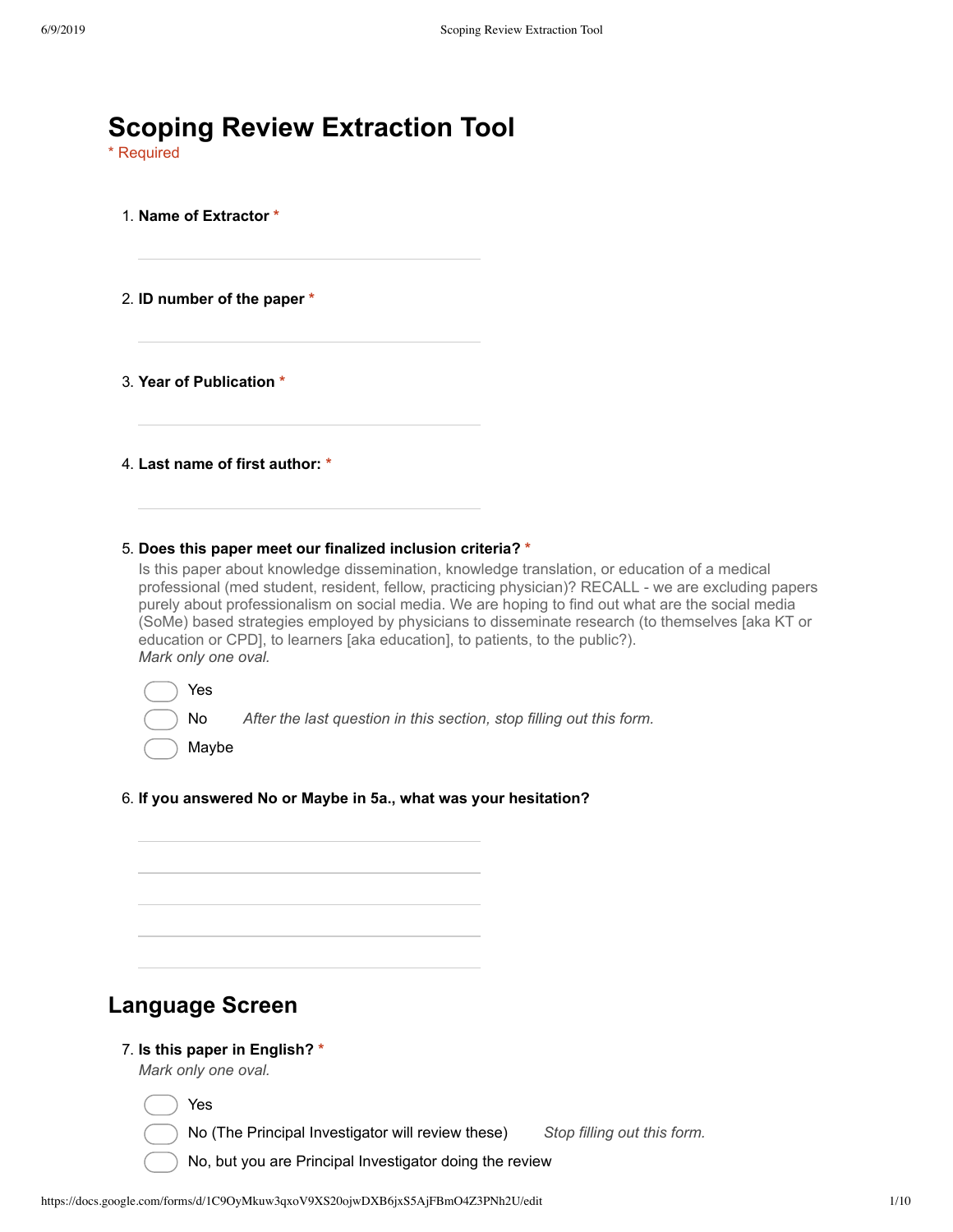# **Data Extraction**

| 8. What type of scholarship was this? *                                                                                                                                                                                                                   |
|-----------------------------------------------------------------------------------------------------------------------------------------------------------------------------------------------------------------------------------------------------------|
| For full description of these types, check out this paper:<br>https://onlinelibrary.wiley.com/doi/abs/10.1111/j.1365-2923.2007.02974.x For paper that are possibly<br>both, please use the OTHER option and type the two types in.<br>Mark only one oval. |
| Conceptual piece (i.e. narrative review, opinion, editorial, or other theory advancing<br>After the last question in this section, skip to question 20.<br>commentary)                                                                                    |
| Description of an innovation (What we did)                                                                                                                                                                                                                |
| DESCRIPTION STUDY (usually of a phenomenon): focuses on the first step in the scientific<br>method, namely, observation. e.g. Intervention descriptions outcome data reported, usually no<br>comparisons.                                                 |
| JUSTIFICATION STUDY: focuses on the last step in the scientific method by comparing one<br>educational intervention with anot her to address the question(often implied): "Does the new<br>intervention work?"                                            |
| CLARIFICATION STUDY: employ each step in the scientific method, starting with<br>observations (typically building on prior research) and model s or theories, making predictions, and<br>testing these predictions.                                       |
| Other:                                                                                                                                                                                                                                                    |
|                                                                                                                                                                                                                                                           |
| 9. Was there a specific specialty featured? If so,<br>what?<br>e.g. Urology, Emergency Medicine                                                                                                                                                           |
| 10. What types of audiences were most discussed within this paper? *<br>Check all that apply. e.g. If they are discussing adoption of new evidence in practicing physicians,<br>click the Residents and Attending physicians<br>Check all that apply.     |
| Unknown                                                                                                                                                                                                                                                   |
| Medical Students NOS - i.e. Level NOT specified                                                                                                                                                                                                           |
| Pre-clerkship Med Students                                                                                                                                                                                                                                |
| <b>Clerkship Med Students</b>                                                                                                                                                                                                                             |
| Residents/Fellows (Trainees who are practicing)                                                                                                                                                                                                           |
| Attending Physicians (Practicing qualified physicians)                                                                                                                                                                                                    |
| <b>Basic or Non-Clinician Scientists</b>                                                                                                                                                                                                                  |
| <b>Nurses</b>                                                                                                                                                                                                                                             |

# **Data Extraction re: Studies or Innovation Reports**

Other: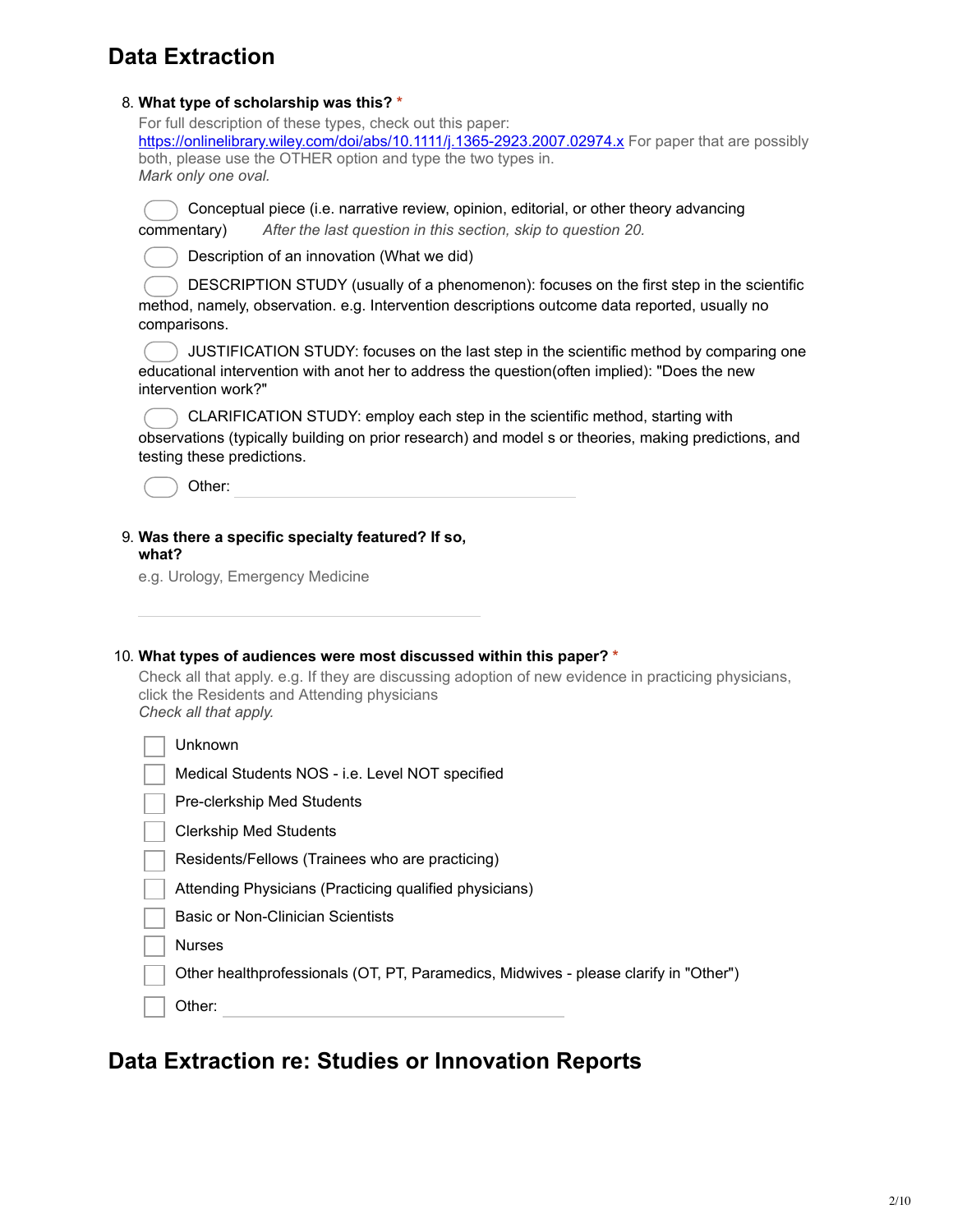## 11. **Item of Interest: \***

Person, blog, podcast, video. *Mark only one oval.*

| Person (Trainee, Clinician, etc) |
|----------------------------------|
| Technology (Blog post etc)       |

| Other: |  |
|--------|--|

## 12. **Population Size (Sample Size):**

Please describe the item of interest AND additional numbers etc. If you can write SMALL SCALE (Local study), MEDIUM SCALE (multicentre), LARGE SCALE (MOOC)

### 13. **Timespan of DATA collection**

### 14. **In which continent(s) was study performed (select all that apply)? \***

*Check all that apply.*

| N/A (e.g. Internet-based, commentary) |
|---------------------------------------|
| Africa                                |
| Asia                                  |
| Middle East                           |
| Australia/New Zealand                 |
| Europe                                |
| North America                         |
| South America                         |
| Other:                                |
|                                       |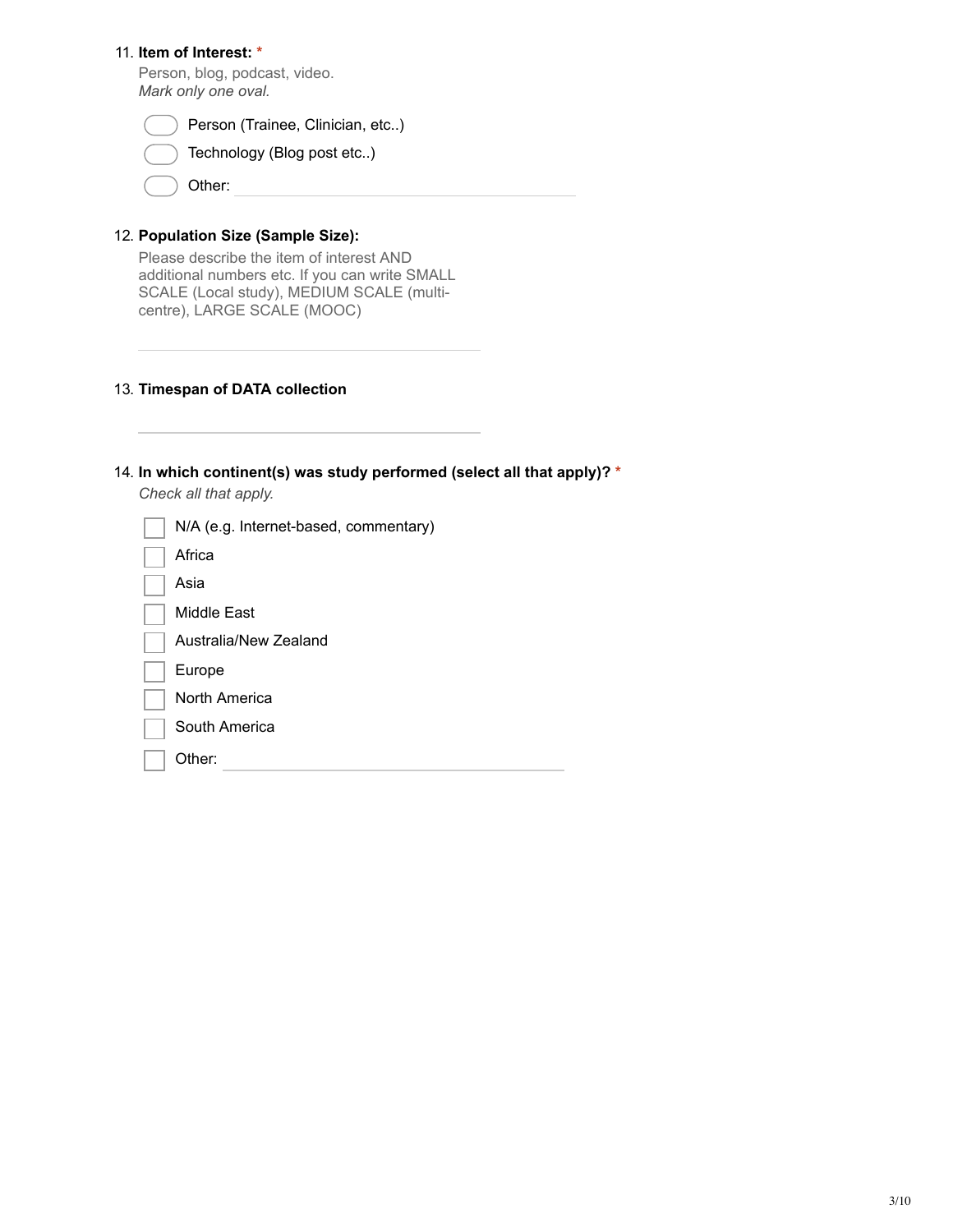### 15. **Social Media that was emphasized \***

Check all that apply. If they list "#FOAMed" please discern which media they refer to (if they mention hashtags then likely twitter, but may be a combination of blogs. Must be a bulk of the feature of interest. MUST BE MENTIONED IN THE METHODS or for reviews mentioned more than 5 times. *Check all that apply.*

| Twitter                                        |
|------------------------------------------------|
| Facebook                                       |
| Google+                                        |
| Wiki                                           |
| WhatsApp                                       |
| WeChat                                         |
| Video Chat (Skype, Google Hangouts)            |
| Video Archival (e.g. YouTube, Vimeo)           |
| Photosharing (e.g. Flickr, Pixabay, Picasa)    |
| Snapchat                                       |
| Instagram                                      |
| Reddit                                         |
| <b>Blogs</b>                                   |
| Podcasts                                       |
| <b>RSS</b> feeds                               |
| Collaborative Platforms (Google Docs, Dropbox) |
| Other:                                         |

16. **What types of populations were the target of the study, case report, or intervention? \***

Check all that apply. *Check all that apply.*

| Unknown                                                                              |
|--------------------------------------------------------------------------------------|
| Pre-clerkship Med Students                                                           |
| <b>Clerkship Med Students</b>                                                        |
| Residents/Fellows (Trainees who are practicing)                                      |
| Attending Physicians (Practicing qualified physicians)                               |
| Basic or Non-Clinician Scientists                                                    |
| <b>Nurses</b>                                                                        |
| Other healthprofessionals (OT, PT, Paramedics, Midwives - please clarify in "Other") |
| Other:                                                                               |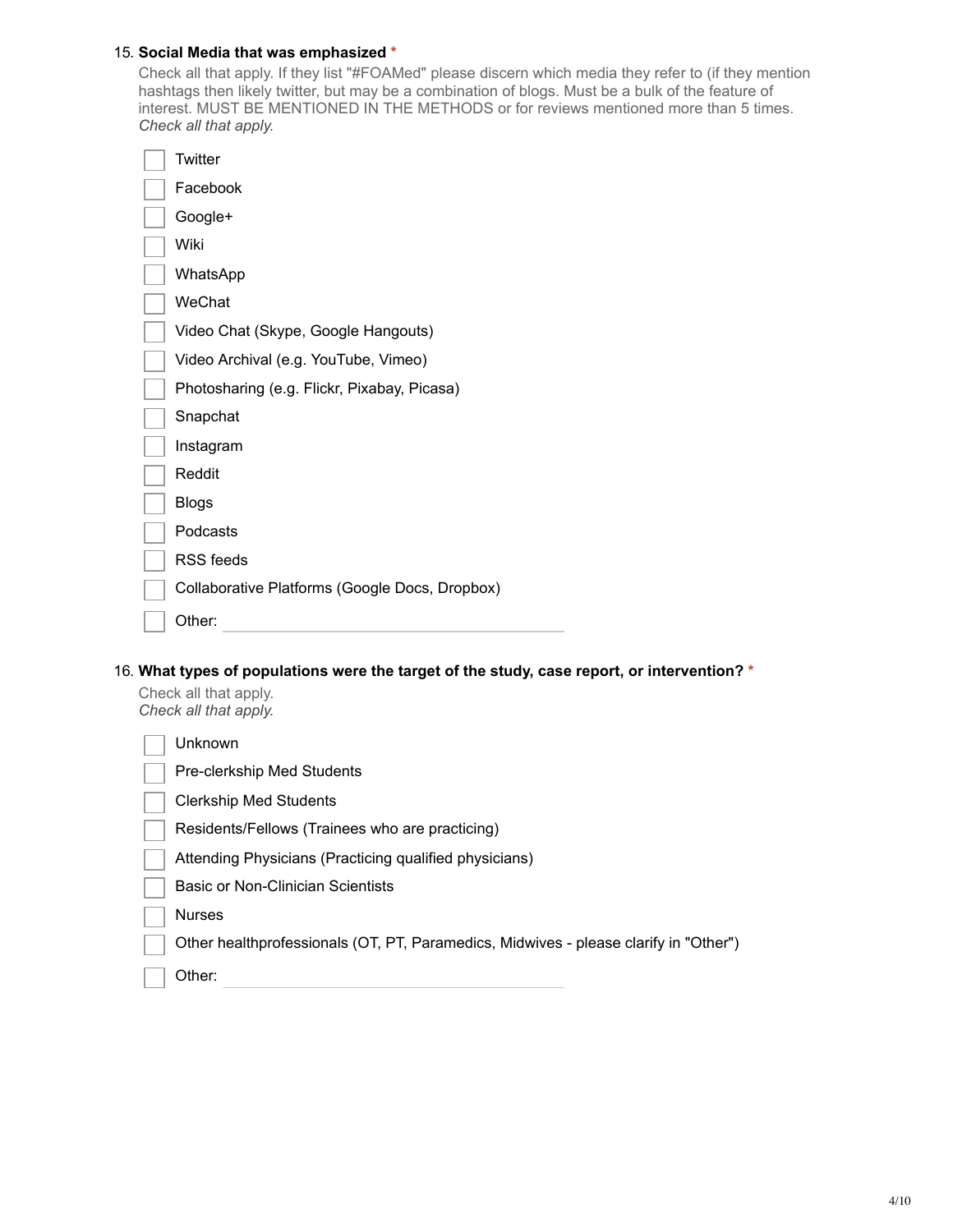## 17. **Theme \***

What was/were the major theme(s) of the article? (Check all that apply) *Check all that apply.*

| Professionalism                                                                                    |
|----------------------------------------------------------------------------------------------------|
| Practice improvement (e.g. improving knowledge, changing behaviour)                                |
| Description of Technology (e.g. Describes how you might use blogs, wikis, etc)                     |
| Evidence-based practice (e.g. journal club, critical appraisal of journal articles)                |
| Critical Appraisal of Online Resources (e.g. rating quality of websites, blogs, podcasts, twitter) |
| Acceptability (Kirkpatrick Level 1)                                                                |
| Demonstrating Learning (Kirkpatrick Level 2)                                                       |
| Behaviour Change (Kirkpatrick Level 3)                                                             |
| Organizational Performance (Kirkpatrick Level 4)                                                   |
| "Community of Practice" or other synonyms (online community, etc)                                  |
| Other:                                                                                             |
|                                                                                                    |

# 18. **What data sources were used? \***

| Click N/A if it doesn't apply. |
|--------------------------------|
| Check all that apply.          |

| N/A                                                                               |
|-----------------------------------------------------------------------------------|
| Usage analytics (Web or Social Media Platform analytics - Pageviews, Tweets, etc) |
| Substantive written texts (narratives, reflections, blog posts)                   |
| Micro-text analysis (e.g. Tweet analysis)                                         |
| Papers (literature review)                                                        |
| Surveys (quantitative - number-based, questions Likert scales, other scales)      |
| Surveys (qualitative - open ended questions)                                      |
| Objective observations/Tests                                                      |
| <b>Interviews</b>                                                                 |
| Focus Groups                                                                      |
| Downloads (PDFs, files)                                                           |
| Ethnographic approaches (e.g. Observations with field notes, online observation)  |
| Simulation (e.g. Time to completion)                                              |
| Other:                                                                            |
|                                                                                   |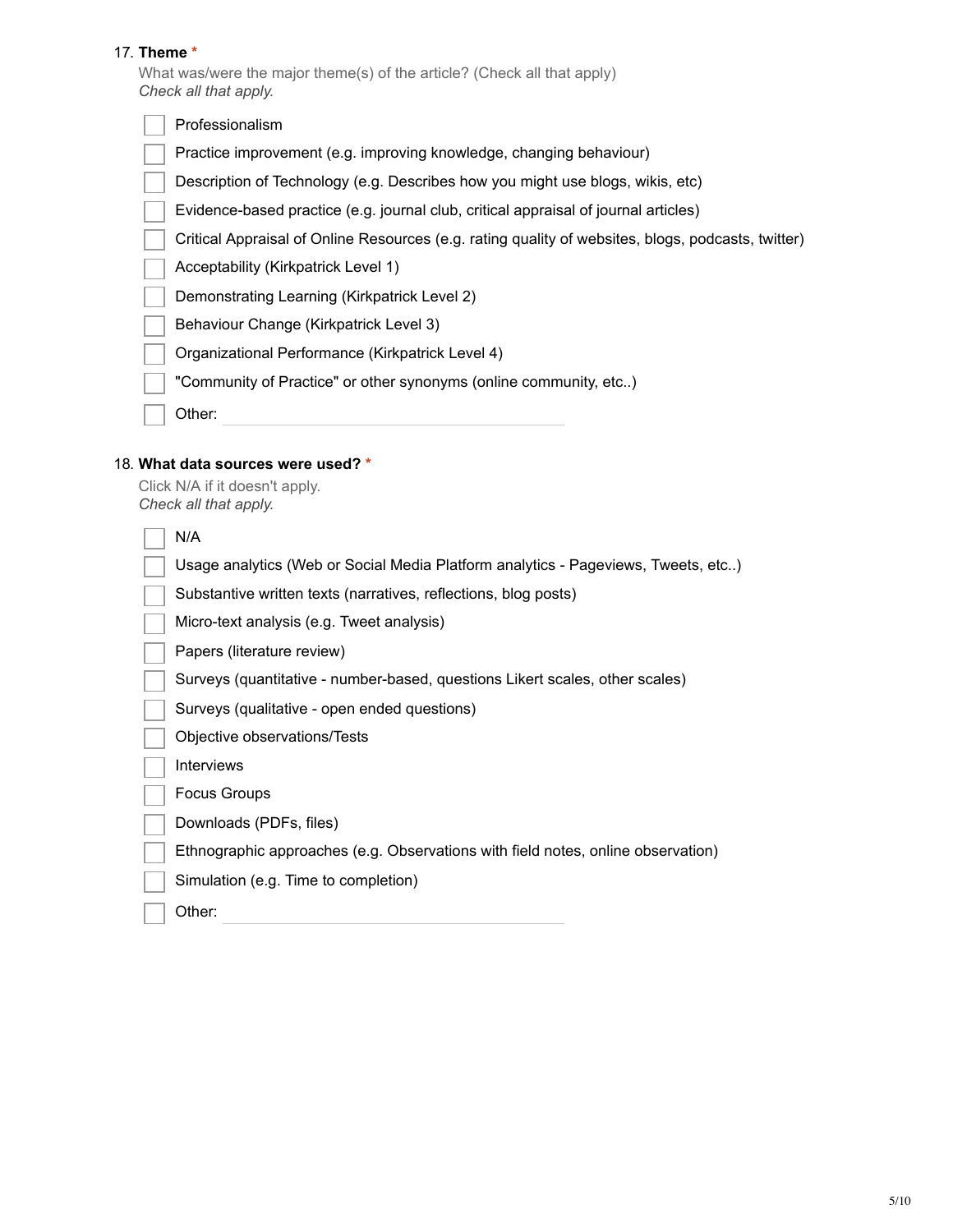### 19. **Methodology \***

For innovation reports, look at the results section of the program evaluation to determine what methods were used. If none were reported (i.e. innovation report without evaluation, then click the 4th option below to indicate it was a Descriptive Innovation Report only). *Mark only one oval.*

| Quantitative  | Skip to question 27.                                             |                      |
|---------------|------------------------------------------------------------------|----------------------|
| Qualitaitve   | Skip to question 25.                                             |                      |
| Mixed methods | Skip to question 25.                                             |                      |
|               | Descriptive innovation report ONLY with no actual outcomes data. | Skip to question 30. |
| Other:        |                                                                  | Skip to question 30. |

# **Data Extraction for Conceptual/Commentary Pieces**

### 20. **Item/topic of Interest: \***

Person, blog, podcast, video. *Mark only one oval.* Person (Trainee, Clinician, etc..) Technology (Blog post etc..) Other:

## 21. **Regarding which continent(s) was piece about (select all that apply)? \***

*Check all that apply.*

| N/A (e.g. Internet-based, commentary) |
|---------------------------------------|
| Africa                                |
| Asia                                  |
| Middle East                           |
| Australia                             |
| Europe                                |
| North America                         |
| South America                         |
| Other:                                |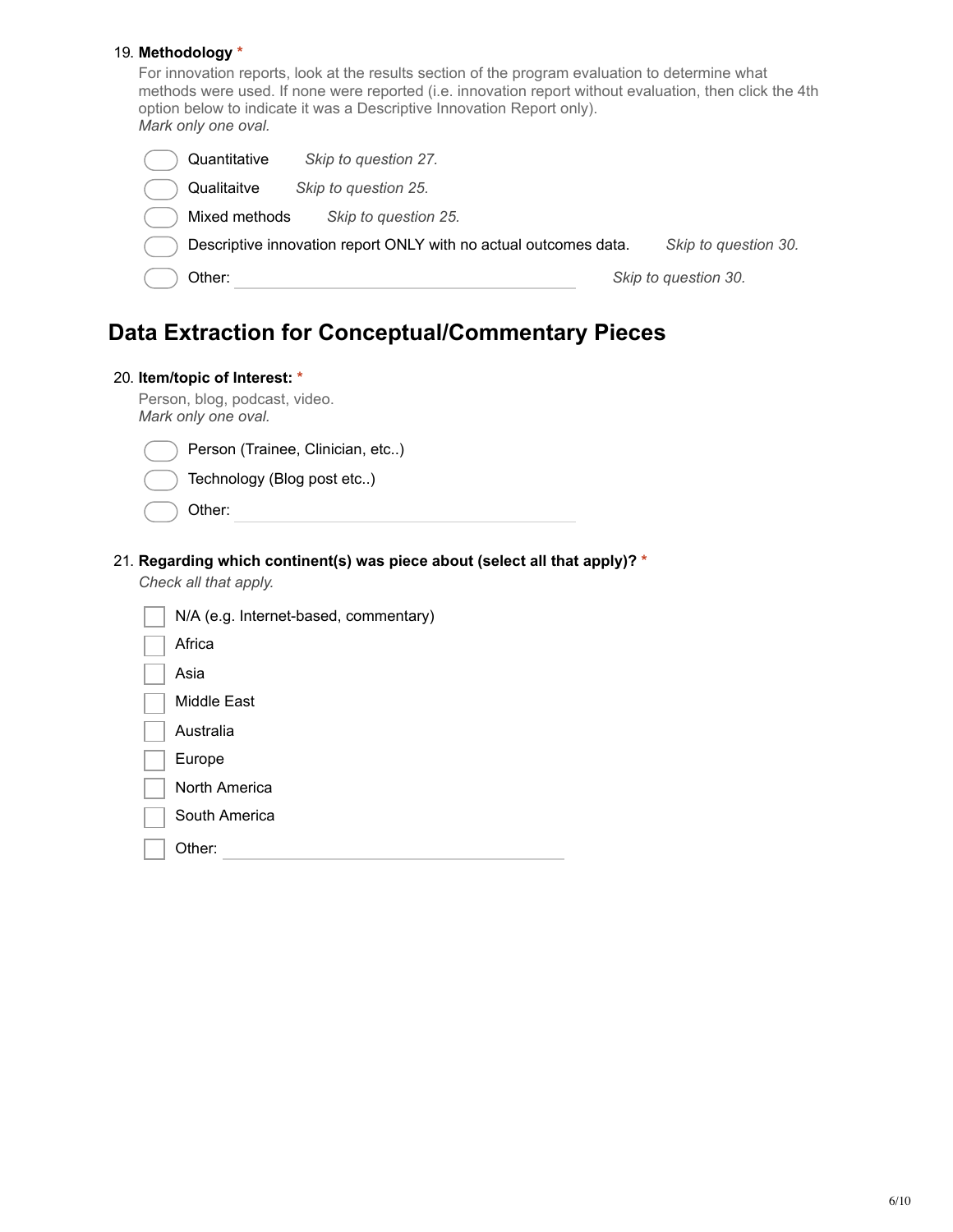## 22. **Social Media that was emphasized \***

Check all that apply. If they list "#FOAMed" please discern which media they refer to (if they mention hashtags then likely twitter, but may be a combination of blogs. Must be a bulk of the feature of interest. MUST BE MENTIONED IN THE METHODS or for reviews mentioned more than 5 times. *Check all that apply.*

| Twitter                                        |
|------------------------------------------------|
| Facebook                                       |
| Google+                                        |
| Wiki                                           |
| WhatsApp                                       |
| WeChat                                         |
| Video Chat (Skype, Google Hangouts)            |
| Video Archival (e.g. YouTube, Vimeo)           |
| Photosharing (e.g. Flickr, Pixabay, Picasa)    |
| Snapchat                                       |
| Instagram                                      |
| Reddit                                         |
| <b>Blogs</b>                                   |
| Podcasts                                       |
| <b>RSS</b>                                     |
| Collaborative Platforms (Google Docs, Dropbox) |
| Other:                                         |

### 23. **Theme \***

What was/were the major theme(s) of the article? (Check all that apply) *Check all that apply.*

| Professionalism                                                                |
|--------------------------------------------------------------------------------|
| Practice improvement (e.g. improving knowledge, changing behaviour)            |
| Description of Technology (e.g. Describes how you might use blogs, wikis, etc) |
| Evidence-based practice                                                        |
| Acceptability (Kirkpatrick Level 1)                                            |
| Demonstrating Learning (Kirkpatrick Level 2)                                   |
| Behaviour Change (Kirkpatrick Level 3)                                         |
| Organizational Performance (Kirkpatrick Level 4)                               |
| "Community of Practice" or other synonyms (online community, etc)              |
| Other:                                                                         |
|                                                                                |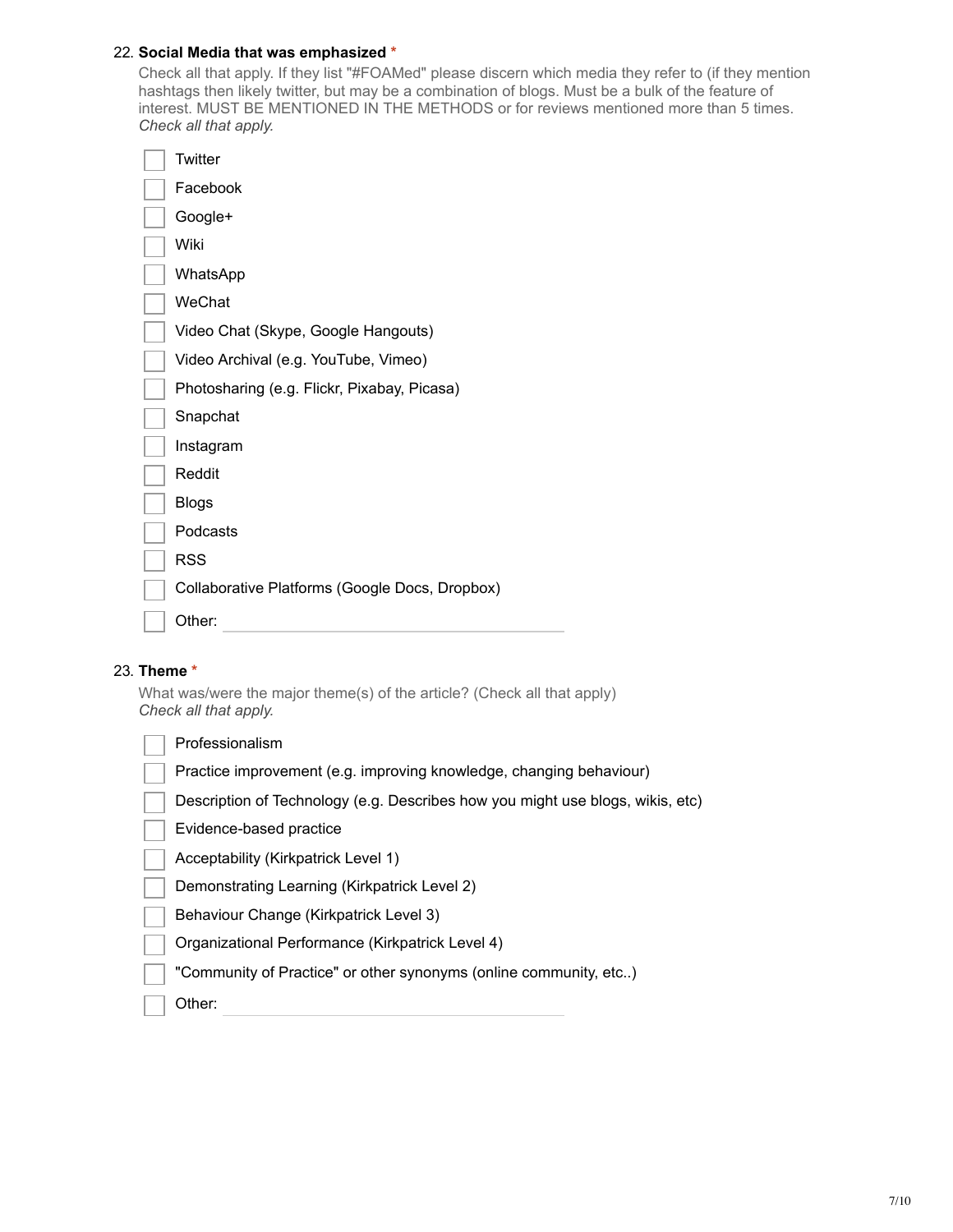## 24. **What data sources were used? \***

|                       |  |  | Click N/A if this does not apply. |
|-----------------------|--|--|-----------------------------------|
| Check all that apply. |  |  |                                   |

| N/A                                                                              |
|----------------------------------------------------------------------------------|
| Substantive written texts (narratives, reflections, blog posts)                  |
| Micro-text analysis (e.g. Tweet analysis)                                        |
| Papers (literature review)                                                       |
| Surveys (quantitative - number-based, questions Likert scales, other scales)     |
| Surveys (qualitative - open ended questions)                                     |
| Objective observations/Tests                                                     |
| Interviews                                                                       |
| <b>Focus Groups</b>                                                              |
| Downloads (PDFs, files)                                                          |
| Ethnographic approaches (e.g. Observations with field notes, online observation) |
| Other:                                                                           |
|                                                                                  |

*Skip to question 30.*

# **Qualitative**

|  |  | 25. What was the specific qualitative study design? * |  |  |
|--|--|-------------------------------------------------------|--|--|
|  |  |                                                       |  |  |

Use what author says; add notes in "Other" if questions or disagree with authors *Check all that apply.*

| Case Study                                    |
|-----------------------------------------------|
| Discourse analysis                            |
| Ethnography (including online ethnography)    |
| Grounded theory                               |
| Phenomenology                                 |
| Thematic analysis                             |
| Program Evaluation - Survey free text         |
| Program Evaluation - interviews, focus groups |
| Other:                                        |
|                                               |
| 26. Did you review a mixed methods paper? *   |

*Mark only one oval.*

Yes *Skip to question 27.*

No *Skip to question 30.*

# **Quantitative Method**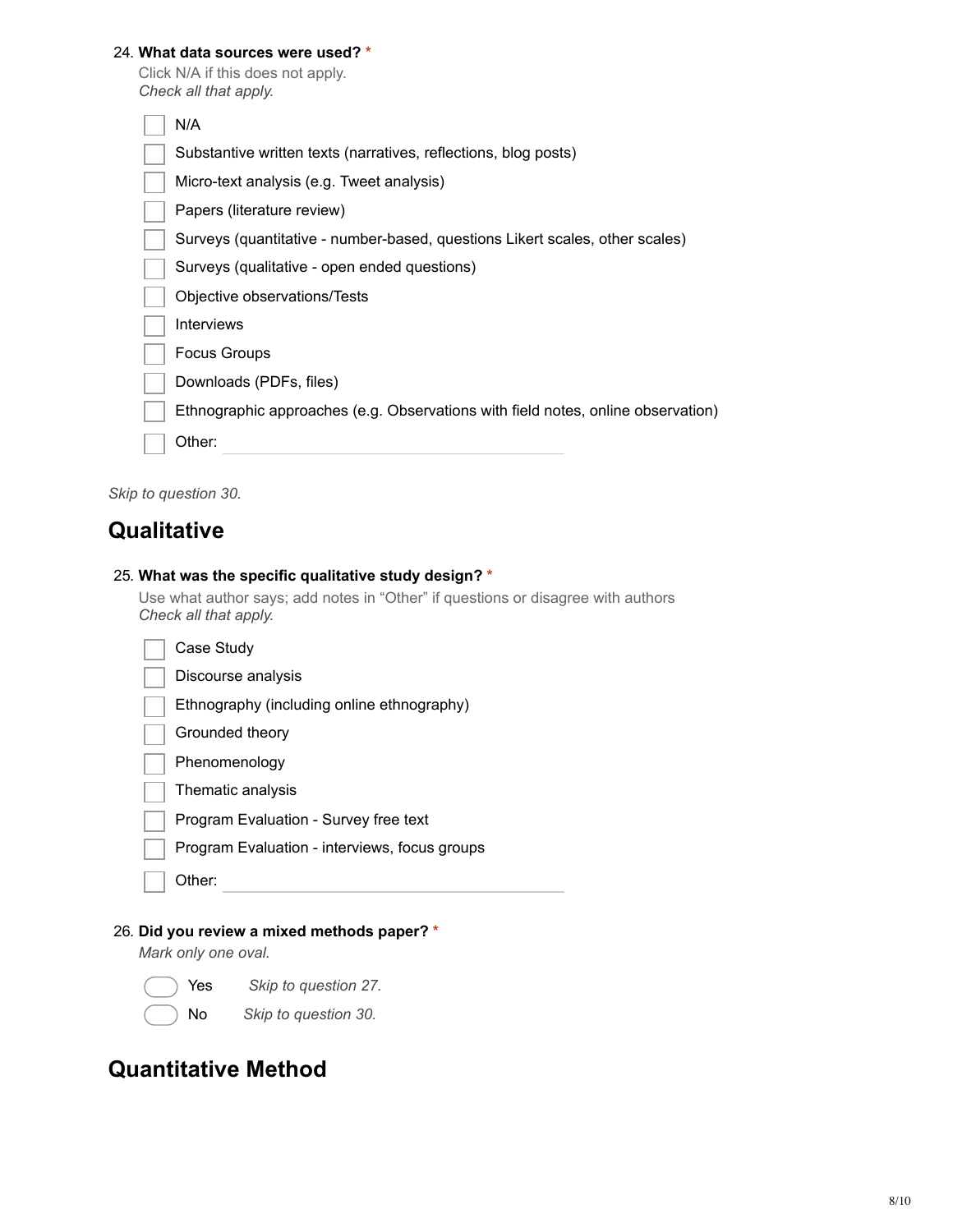## 27. **What was the specific quantitative study design? Select all that apply. \***

(Use what author says; add notes in "Other" if questions or disagree with authors). *Check all that apply.*

| Descriptive                           |
|---------------------------------------|
| Inferential (including psychometrics) |
| Retrospective                         |
| Prospective                           |
| Program Evaluation                    |
| Other:                                |

#### 28. **Was this study an EXPERIMENT? \***

i.e. in the methods do they specifically described as a RCT, or an experiment where they intervened at least one part of the population? (E.g. gave people access to a twitter account?) *Mark only one oval.*

| Ye     |  |
|--------|--|
| Nc     |  |
| r<br>ı |  |

**Example 3 Skip to question 29.** 

No *Skip to question 30.*

Unsure *Skip to question 29.*

*Skip to question 30.*

# **Experimental Methods**

29. **What was the specific experimental study design? Select all that apply. (Use what author says; add notes in "Other" if questions or disagree with authors).**

*Check all that apply.*

| Randomized controlled trial     |
|---------------------------------|
| Pre-test / Post-test            |
| Single group, no comparison     |
| Single group, repeated measures |
| Other:                          |
|                                 |

# **Final questions**

30. **Anything interesting or curious about this paper?**